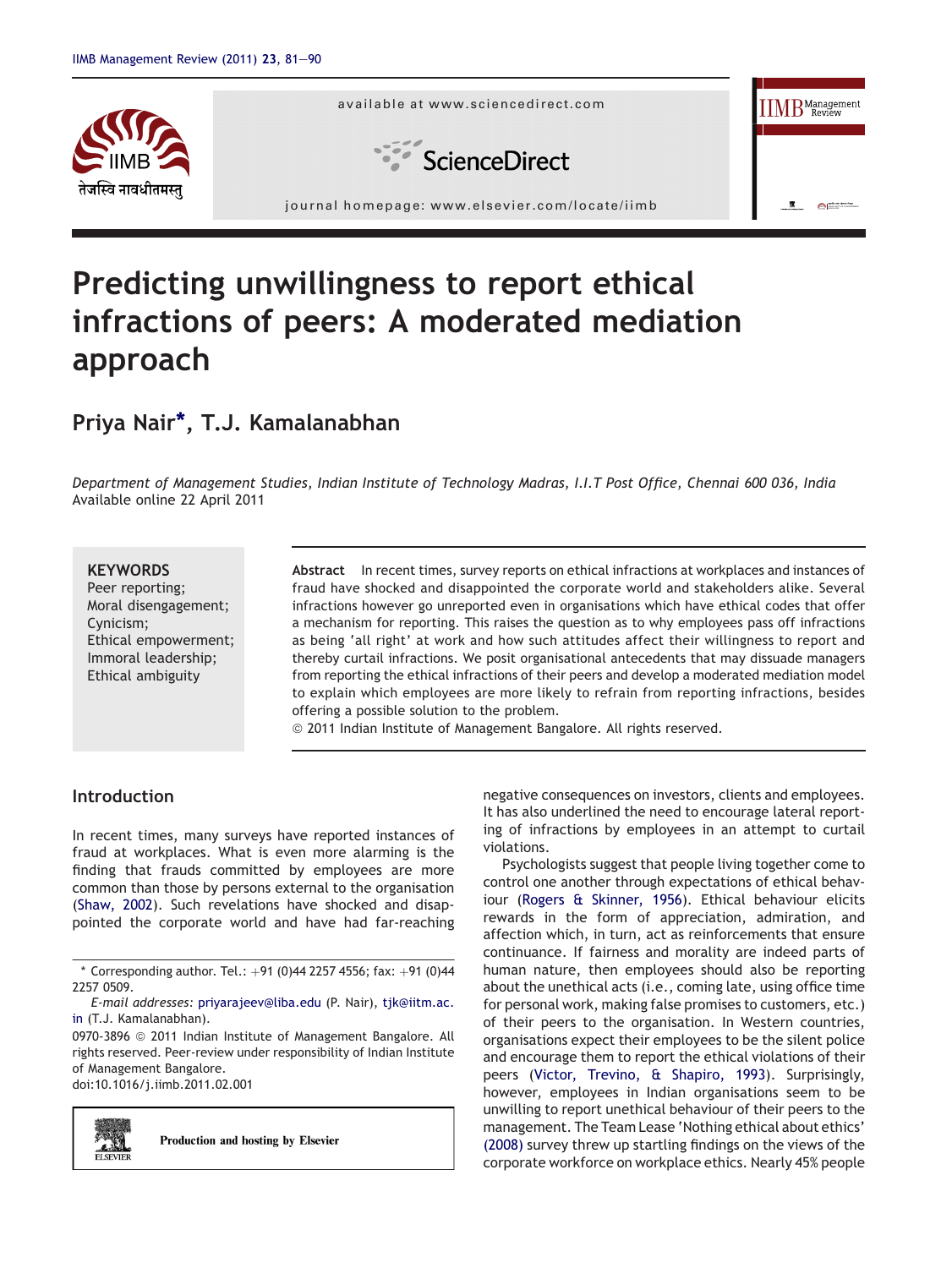<span id="page-1-0"></span>in the corporate workforce in eight Indian cities did not object to logging of incorrect entry/exit times and 46.8% felt using the office telephone for personal long-distance calls was fine. Around 60% people lied while applying for leave, supported making tall promises to clients, or considered it okay to take printouts and photocopies at office for personal work. More than 62% admitted to doing personal work during office hours. The fallout of unethical behaviour of employees and the apathy of their peers towards reporting on infractions can critically affect a company's image, stock value, customer retention, ability to recruit and retain top workers, and ultimately, its ability to compete successfully. Consequently, the authors raise the question as to why employees who notice such infractions are unwilling to report the same in an attempt to curtail potential infractions and salvage their organisations.

One explanation for unwillingness to report infractions can be the breakdown of the underlying psychological process of an individual's moral self-regulation. Regulatory self-sanction when deactivated creates morally disengaged individuals who have a predisposition for detrimental behaviour ([Bandura, Barbaranelli, Caprara, & Pastorelli,](#page-7-0) [1996](#page-7-0)) and may be more tolerant of infractions. Given this result, we propose a model of unwilling to report ethical infractions of peers to the management. Our model (see Fig. 1) proposes organisational context factors that influence unwillingness of employees to report infractions committed by their peers. We suggest that moral disengagement mediates the relation between organisational antecedents and peer reporting and that employee' cynicism and level of ethical empowerment moderate the above relationship.

# Ethical decision-making process

The process of ethical decision-making (deciding on a series of actions that are legally and morally acceptable to the larger community) progresses through four stages as proposed in the model of moral action ([Rest, 1986](#page-8-0)). Accordingly, individuals (i) recognise a moral issue through moral awareness that a decision or action may help or harm others, (ii) make a moral judgement about the issue in a way that moral concerns override other concerns, (iii) establish an intention to act upon the judgement, and



Figure 1 A moderated mediation model of peer reporting.

(iv) act out intentions. Each stage does not automatically lead to the subsequent stage. When a moral issue is recognised, a moral judgement needs to be made on it. Making a moral judgement is facilitated by an individual's cognitive moral development [\(Kohlberg, 1976](#page-8-0)) that operates in a range of six stages that form three levels of moral development-the pre-conventional level characterised by behaviour driven by fear and self-interest, the conventional level wherein individuals act out of a desire for interpersonal accord and harmony and finally, the postconventional level in which universal ethical principles guide behaviour. It has subsequently been found that individuals generally perform at moral development levels lower than what they are morally capable of ([Levine, 1979\)](#page-8-0) with managers using lower levels of cognitive moral development in actual work environments compared to hypothetical situations ([Trevino, 1986](#page-8-0)). Moral development and consequently judgement may thus be context dependent with organisational factors like the socialisation process, authority factors and group dynamics influencing what an individual regards as 'right' or 'wrong' at work and in so doing, worsen his moral intentions.

#### Reasons for unethical behaviour

Several studies have explained why good people do bad things. With respect to organisational employees, [Jones](#page-8-0) [\(1991\)](#page-8-0) defined unethical conduct as behaviour which has a harmful effect upon others and is either illegal or morally unacceptable to the larger community. Such behaviour can begin with seemingly minor infractions such as fudging time sheets in order to meet unrealistic billing budgets, taking credit for others' work, and putting self or departmental interests above the client's interests ([Lagan, 2006\)](#page-8-0). The ongoing debate among organisational researchers is about identifying whether unethical conduct is the result of bad apples—unethical behaviour attributed to personal characteristics, dispositions or due to a bad barrel-organisational or situational variables that trigger misconduct. It is caused by lack of wisdom ([Feiner, 2004](#page-7-0)) or virtue [\(Giacalone, 2004](#page-8-0)) and an overemphasis on maximising shareholder value without regards for the effects of their actions on other stakeholders [\(Kochan, 2002](#page-8-0)). Profit-sharing programmes that intend to align management's interests with those of the owners put pressure and provide an opportunity for managers to behave unethically. Love for money has once again been seen as a reason for evil [\(Tang &](#page-8-0) [Chiu, 2003; Vitell, Paolillo, & Singh, 2006, 2007\)](#page-8-0) and unethical behaviour among university students ([Tang,](#page-8-0) [Chen, & Sutarso, 2007\)](#page-8-0). Moral evaluation of an act can be a deterrent to unethical conduct and negative perception of the outcome may lessen chances of indulgence. Interestingly, unethical behaviour has been found to be considerably encouraged by significant others in organisations, especially superiors [\(Smith, Simpson, & Huang, 2007\)](#page-8-0), with the social network of relationships at work [\(Brass,](#page-7-0) [Butterfield, & Skaggs, 1998](#page-7-0)) providing constraints and opportunities that in combination with individual characteristics, issues and organisational contexts help account for unethical behaviour. If so, organisational context may account for a lowering of an individual's moral standard.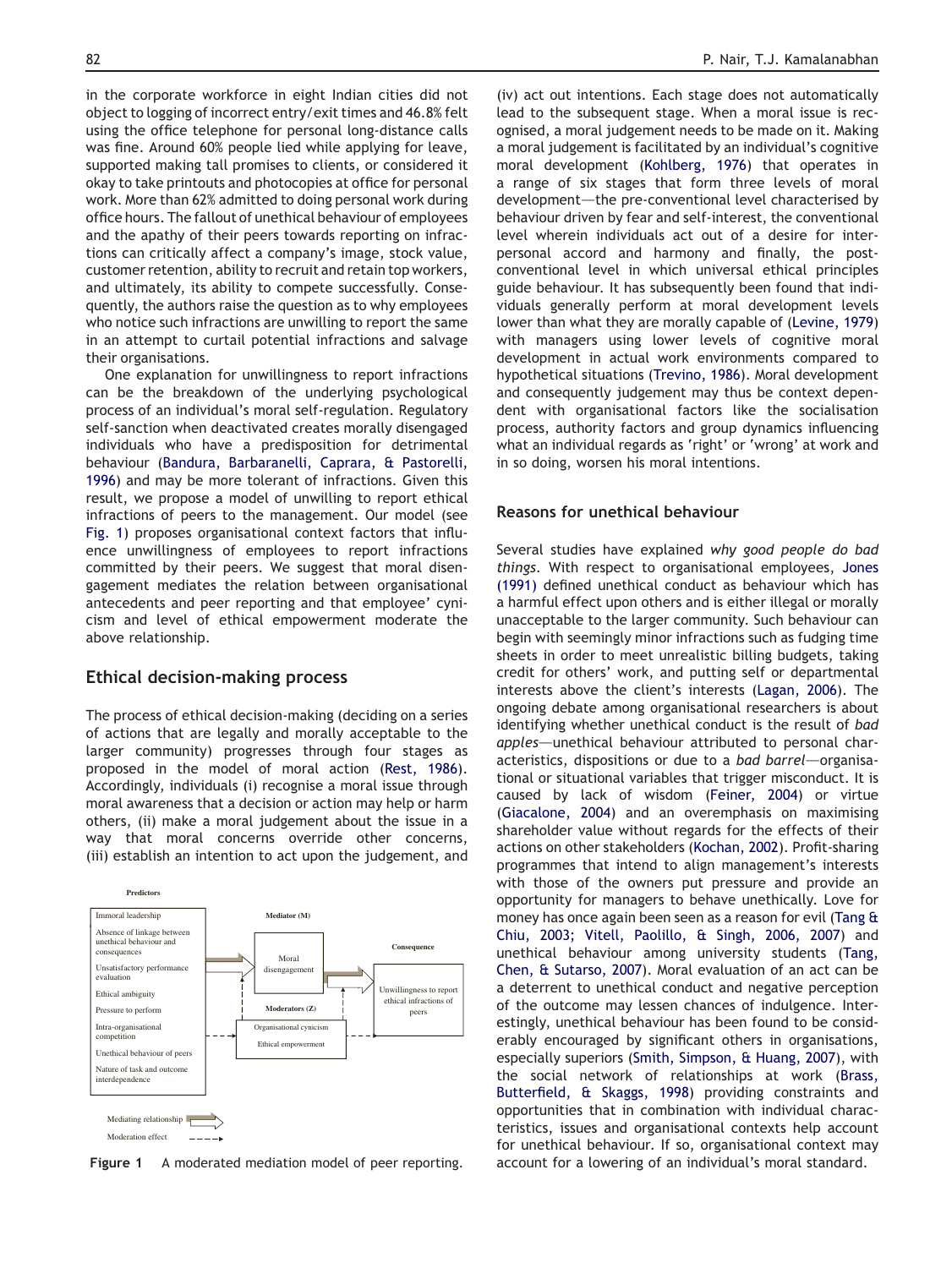# Objectives of the study and model of peer reporting

In their review of empirical decision-making literature, [O'Fallon and Butterfield \(2005\)](#page-8-0) found 28 research studies on moral awareness, 185 for judgement, 86 for moral intent, and 85 for behaviour all based on the model of moral action ([Rest, 1986\)](#page-8-0). Unfortunately, only a few account for why and how an individual fails to make a moral judgement (e.g., [Hunt & Vitell, 1986\)](#page-8-0) resulting in forming an unethical intention. In addition, a number of important questions remain unanswered regarding the source(s) and role of cognitive processes like moral disengagement as a causal variable in unethical behaviour among employees. Extant studies do not fully explain the role of organisational factors in influencing employee unwillingness to report unethical behaviour, and the mechanism(s) through which organisational context variables influence such unwillingness. The current article addresses these questions through the development of a conceptual model (see [Fig. 1](#page-1-0)) comprising organisational context factors that may increase unwillingness of employees to report ethical infractions committed by their peers. [Detert, Trevino and Sweitzer \(2008\)](#page-7-0) point out that the social cognitive theory [\(Bandura, 1986](#page-7-0)) and the interactionist perspective ([Trevino, 1986](#page-8-0)) suggest social and context variables in an organisation as being predictors of moral disengagement. Hence, we view the role of moral disengagement as a mediator of the aforesaid relationship. Also, we posit that moral disengagement is likely to influence ethical intentions more when employees are cynical towards their organisation and when their understanding of organisational ethical codes is inadequate. Thus, ours is a moderated mediation model of peer reporting.

# Unwillingness of employees to report ethical infractions of peers

Our goals are to understand the dynamics of peer reporting and to identify organisational, social and personal factors that influence it. Employees of any organisation occasionally witness peers committing an infraction. Infractions can include a variety of different behaviours, the most common being making long-distance personal calls from office, duplicating software for use at home, falsifying the number of hours worked, or much more serious and illegal practices, such as embezzling money from the business, or falsifying business records. The definition of certain acts as constituting an infraction is done through an organisation's ethical code of conduct that reflects its core values. It is, therefore, for specific organisations to decide on what constitutes an infraction and on how to deal with infractions further.

Two aspects of unwillingness to report infractions need mention. The first is that identifying and reporting ethical infractions committed by peers are actually a test of an employee's own values and ethical behaviour. When an employee observes a peer behaving in a way that she/he knows is wrong by the company's standards, her/his own sense of what is right and what is wrong gets instantly verified. Anchored in those internal standards is the decision whether to report the incident or turn a blind eye to it. The second aspect is the direction given to an employee of

what is expected of her/him on witnessing an infraction. The ethical codes developed and implemented by organisations typically include information on whom to contact to report and how. This clarity is intended to lessen hesitation in reporting unethical activities which can then be dealt with before they develop into overwhelming issues.

It must be acknowledged that declaration of ethical codes in itself has limited influence on ethical perceptions and behaviour with employees even failing to recollect the contents of such codes ([Weaver, 1995\)](#page-9-0). Further, even when ethical codes influence behaviour, their impact is smaller than factors such as employee perception of fairness, leader commitment, and the overall ethical culture of the organisation ([Weaver, 2004](#page-9-0)).

Formal mechanisms such as ethical codes and informal influences like ethical climate often offer conflicting messages to employees creating ambiguity that widens the wedge between prescriptions in the ethical code and actual employee behaviour. Knowing how willing employees would be to report ethical infractions under these circumstances would be of interest to researchers and managers alike.

# Organisational antecedents of unwillingness to report peer infractions

A prime influence on employee behaviour is the organisation's climate. Organisational climate, particularly the ethical one, is primarily shaped by its leadership ([Schwepker, 2001](#page-8-0)). Employees' evaluation of ethical climate, which includes 'those aspects of work climate that determine what constitutes ethical behaviour at work' ([Victor & Cullen, 1988](#page-8-0), p. 101), has been found to be based on not only their personal beliefs and values but also on cues received from their managers and coworkers. Such appraisals include employee perceptions of (a) their superior's integrity, (b) infractions committed by their peers, (c) the linkage between unethical behaviour and punitive action against wrong-doers, and (d) the clarity they have on the ethical behaviour expected while at work. The possible influences that germinate from the organisational environment and influence ethical intentions are as follows.

#### Immoral leadership

Even though formal codes provide direction in ethical decision-making [\(Elankumaran, Seal, & Hashmi, 2005\)](#page-7-0), an immediate and significant influence would be managers and peers. An individual's ethical definitions are generally learnt through socialisation ([Zey-Ferrell, Weaver, & Ferrell,](#page-9-0) [1979](#page-9-0)). It is, therefore, desirable that superiors and other senior managers are men/women of integrity. Integrity is a 'commitment in action to a morally justified set of principles and values' ([Becker, 1998](#page-7-0), p. 157). We describe integrity as explicitly confirming the fit between what managers say and do. Managerial behaviours support the organisation's missions and value statements. Employees expect managers to act consistently with how someone in the position of manager ought to act [\(Simons, 2002](#page-8-0)). Such a representation enables employees to assess the extent to which their superiors act ethically and consistently with organisational codes.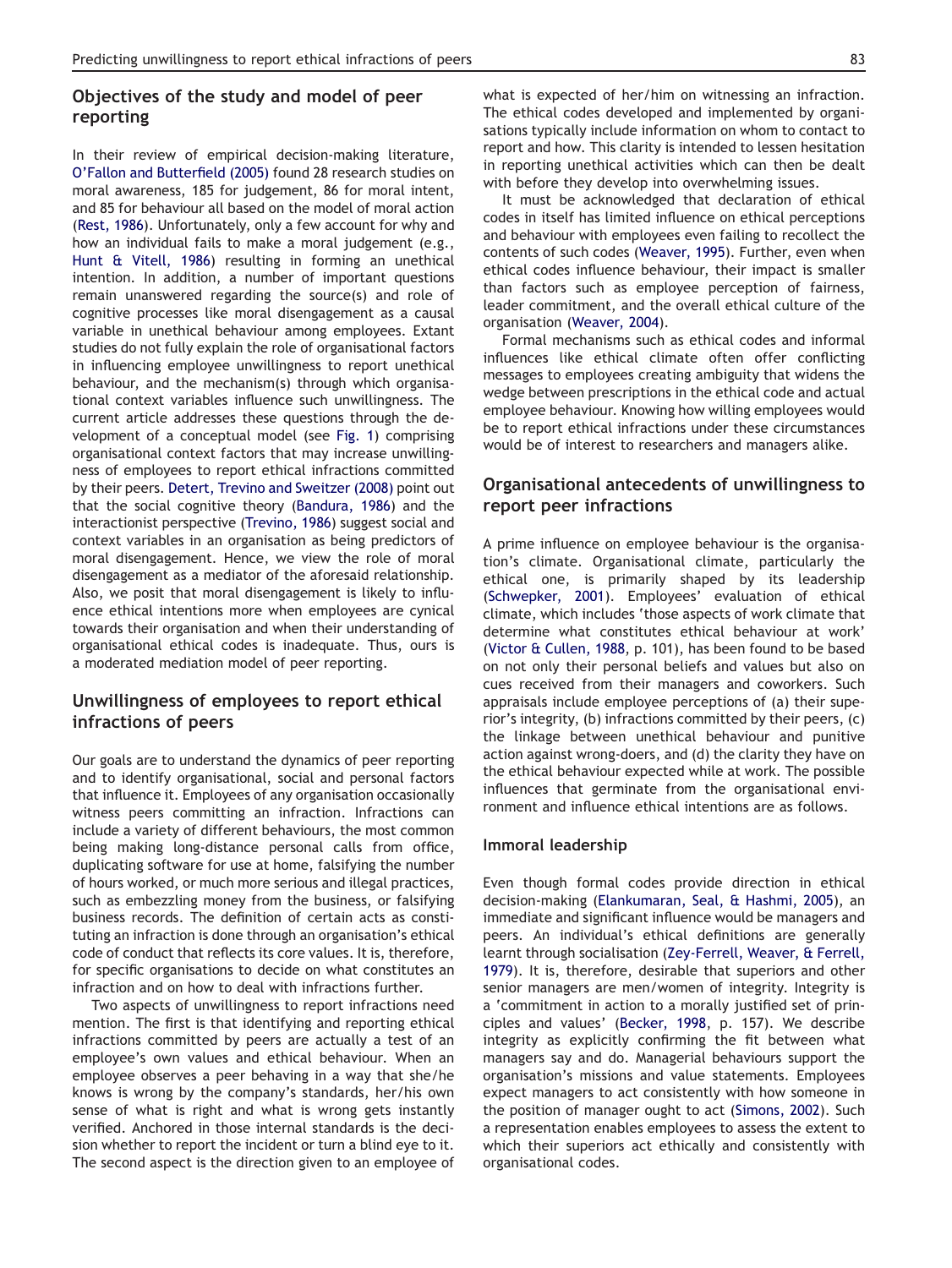In reality, however, superior behaviour is often at variance with the prescriptions of ethical codes, and employees are influenced by such unethical behaviours. For example, he or she may take a less ethical decision even while holding a high personal standard of ethics ([Zey-Ferrell, Weaver, &](#page-9-0) [Ferrell, 1979](#page-9-0)), such behaviour being an imitation of the unethical leader [\(Dukerich, Nichols, Elm, & Vollrath, 1990](#page-7-0)).

Cases of immoral leadership like that of Ramalinga Raju of Satyam Computers do make us doubt the moral standards of top management and worry about its percolation downward. Raju, who by his own admission, committed major financial fraud resigned as the Chairman only when his last-ditch efforts to fill the 'fictitious assets with real ones' through Maytas' acquisition failed (Indian Express, January 7, 2009). Under comparable circumstances, managers down the line may find little benefit in reporting smaller infractions because actions of the senior management are far removed from the high standards of integrity they claim to pursue. A superior with a dubious ethical record would make an ethical infraction harder to report for subordinates.

Analysis of the relationship between perceived leader integrity and employee behaviours has found a significant positive correlation between psychological contract breach and absenteeism and a significant negative correlation between psychological contract breach and in-role performance [\(Johnson & O'Leary-Kelly, 2003\)](#page-8-0). In their meta-analysis of studies on behavioural integrity of leaders, [Davis and](#page-7-0) [Rothstein \(2006\)](#page-7-0) include job satisfaction, organisational commitment and positive and/or negative affect towards the organisation as dependent variables and find a strong positive relationship overall. They conclude with a call for further research on leader integrity and its impact on employee behavioural outcomes as well as potential moderators of the relationship. Hence, we propose further research on the above relationship in terms of peer reporting.

#### Absence of linkage between unethical behaviour and organisational sanctions

Employees would be encouraged to report infractions only when they see a linkage between unethical acts and organisational sanctions imposed on offenders in the past. While most companies attempt to curb unethical behaviour, some are more tolerant if the unethical decision leads to an economic benefit [\(Laczniak & Murphy, 1991](#page-8-0)).

Earlier studies have found instances when managers administered less severe discipline to top sales performers as compared to lower performers (e.g., [Bellizzi, 2006](#page-7-0)). Such discretionary treatment suggests to employees that their managers are willing to compromise on ethical standards. A fallout of this could be a lowering of employee morale and scruples even among those who initially had fairly high ethical standards. Leniency and condoning acts of unethical behaviour are thus bound to lead employees to believe that their firm has a climate that supports misbehaviour or at least does not punish it [\(Jackall, 1988\)](#page-8-0). This is expected to discourage reporting of ethical infractions.

#### Unsatisfactory methods of performance evaluation

Another constituent of an organisation's climate is the method of employee appraisal. Many organisations nowadays use the Forced Ranking method (popularly known as Alternation Ranking) of appraisal. It is a differentiation process where managers are required to evaluate an employee's performance based on predetermined categories against other employees in the department or peer group ([Gary,](#page-8-0) [1990](#page-8-0)). These employee performance rankings are then applied to a normal curve. Those who rank at the bottom (usually 10%) are put on probation, coached to improve performance, or terminated. Those at the top of the curve (top 20%) are generously rewarded [\(Grote, 2005\)](#page-8-0). Forced Ranking has been found to create a politicised atmosphere in organisations where individuals lobby for beneficial positions with the most influential managers and managers may make deals, negotiate, or even manipulate the system to keep their employees [\(Bates, 2004; Miesler, 2003\)](#page-7-0). Though it creates excessive competitive pressure, one positive consequence could be the incentive it offers for reporting peer infractions.

#### Ethical ambiguity

For employees to be willing to supervise and report on others there has to be clarity about the organisation's ethical expectations of them. Ethical ambiguity is the degree of uncertainty an employee experiences on how she/ he should behave in the day-to-day work performance. Ambiguity is a sign of a lack of perceived clarity on ethical expectations from employees (Spekman & Salmond, 1992 as cited in [Robertson & Rymon, 2001](#page-8-0)). It is likely that formal mechanisms such as ethical codes and informal influences like organisational culture offer conflicting messages to employees on the desired mode of conduct. For instance, a junior manager in a leading Indian pharmaceutical company recollects being chastised by his boss for insisting on discarding a container of a bulk drug that was to be made into tablets as the surface was found contaminated with rust particles even when the ethical code accorded top priority to customer safety. The boss suggested skimming the surface to 'salvage' the consignment and contain costs. Such situations, occurring in every-day organisational life, contribute to confusion and ethical ambiguity for employees and thereby widen the wedge between prescriptions in the ethical code and actual employee behaviour.

Ambiguity in organisational expectation restrains employees from judging peer behaviour and further reporting infractions. Past studies have found that the strength of an organisation's ethical culture and the existence of a code of conduct are negatively related to unethical behaviour ([Trevino, 1990](#page-8-0)). Therefore, organisations ought to attempt to reduce ethical ambiguity by ensuring that provisions of ethical codes are well communicated to employees. Training and orientation in codes can be prime sources of ethical learning ([Stevens, 1999\)](#page-8-0) and may help clarify the company's expectations from employees in ethically sensitive situations [\(Dubinsky &](#page-7-0) [Gwin, 1981](#page-7-0)). But when organisational expectations of behaviour are not stated upfront or if their communication is inconsistent, or their expectations are contradictory, ethical ambiguity is likely to set in.

Another source of ethical ambiguity could be the actions of a few who form a dominant coalition and project their interests as the organisation's interests. The actions of such employees, especially if they happen to be higher up in the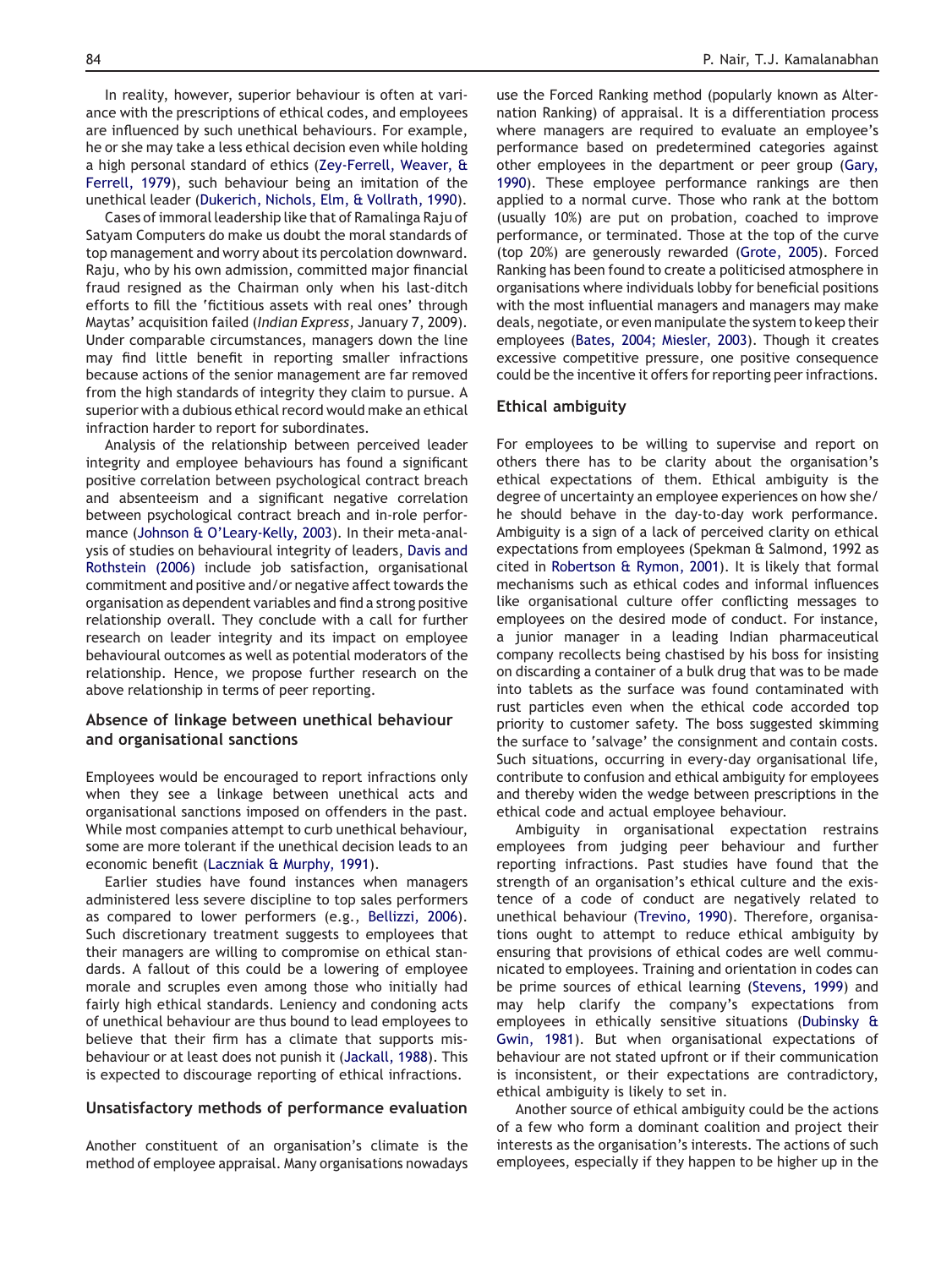hierarchy, may prompt development of counter norms that contradict the espoused values and expectations of the organisation [\(Jansen & Von Glinow, 1985\)](#page-8-0). We, therefore, posit that ethical ambiguity prompts employees to refrain from reporting infractions.

#### Pressure to perform

Recent years have seen organisations focussing on reorganisation, innovation and operational efficiency, and introducing several exciting new products. Consequently, the speed of functioning and pressure to perform on employees has also amplified [\(Srivastava & Bhatnagar,](#page-8-0) [2008](#page-8-0)). Organisations today are highly cost conscious. As profit margins get squeezed, employees come under tremendous pressure to bring in results with fewer resources for performance. Such undue pressure to perform has been considered as a reason for unethical behaviour in organisations [\(Bellizzi, 2006\)](#page-7-0). In particular, pressure to perform results in deceptive behaviour and thereby reduces the level of ethicality in the context of purchase agents ([Robertson & Rymon, 2001](#page-8-0)). As [Jackall \(1988\)](#page-8-0) has argued, unethical behaviours need not be due to an individual's personality or value system but the result of an interaction with the work context. Unrealistic expectations, fewer resources and strict deadlines place tremendous demands on employees. Consequently, they may resort to unethical means for achieving organisational goals.

Psychologists have been suggesting that work pressure has a dysfunctional effect on performance of cognitive and motor tasks (e.g., [Beilock & Carr, 2005\)](#page-7-0). Reduced cognitive ability results in poorer evaluations of a given situation ([Fiske & Taylor, 1984](#page-8-0)). Inadequate evaluations of ethical codes and norms of behaviour come in the way of establishing a moral intent which is necessary for reporting unethical behaviour.

#### Intra-organisational competition

Organisations have long been using competition for rewards, status and even survival as a motivational technique [\(Churchill, Ford, & Walker, 1997\)](#page-7-0). A competitive environment induces employees to perceive their rewards to be contingent upon comparisons of their performance against their peers [\(Brown, Cron, & Slocum, 1998\)](#page-7-0), adding to performance pressure.

A competitive environment also creates counter norms that are often incompatible with the espoused normative beliefs and values of an organisation. For example, if 'follow the rules' is the organisational norm, 'break the rules to get the job done' may be the prevailing counter norm that gets practised in an atmosphere of intense competition [\(Jansen & Von Glinow, 1985\)](#page-8-0). Widespread norms contrary to ethical codes can reduce the willingness of employees to report infractions.

#### Witnessing peers commit ethical infractions

Ethical decision-making of individuals is not only influenced by formal organisational rules but also by what others, including peers, say is right ([Brass, Butterfield, & Skaggs,](#page-7-0)

[1998](#page-7-0)). Peer behaviour is a significant antecedent of an individual's ethical behaviour ([Deshpande, 2009](#page-7-0)). Discussions on the influence of one bad apple on the entire barrel ([Gino,](#page-8-0) [Ayal, & Ariely, 2009\)](#page-8-0) bring out three possible ways in which such negative contagion may be transmitted. First, seeing a peer indulge in an infraction and get away with it changes an individual's estimation of the chances of getting caught, thereby increasing both the likelihood of committing an infraction and the seriousness of the crime. Second, such social norms of behaviour observed among peers have been found to impinge upon people's immediate behaviour through social learning [\(Bandura, 1965](#page-7-0)). Yet, it could happen that when unethical behaviour of others is made salient to people, they will pay greater attention to their own behaviour and probably judge it more strictly. The overwhelming evidence however seems to suggest that peer ethical behaviour exerts a strong influence not only on the ethical behaviour of managers but on the organisational ethical environment as well [\(Keith, Pettijohn, & Burnett, 2003\)](#page-8-0). Witnessing peers commit infractions may thus desensitise managers thereby reducing their motivation to report.

# Degree of task and outcome interdependence with peers who commit infractions

Many employees work on assignments that are high on interdependence i.e., some team members have to depend on their peers for information, resources and support, ([Taggar & Haines, 2006\)](#page-8-0). Interdependence has been found to be a desired characteristic of high performing teams ([Van der Vegt & Van de Vliert, 2002\)](#page-8-0). Interdependent tasks often have interdependent outcomes when group members are presented with group goals or provided with group feedback. In such circumstances, individual members' motives can only be satisfied if the team performs well. This requires group members' attention and effort directed to collective performance instead of individual performance [\(Locke & Latham, 1990](#page-8-0)).

In the context of collective performance expectations, cooperation is positively related to both task and psychosocial outcomes including greater member satisfaction ([Pinto & Pinto, 1990; Pinto, Pinto, & Prescott 1993\)](#page-8-0). A negative consequence of the need to cooperate and follow norms of team behaviour could be a reluctance to report on any peer infraction.

#### The mediating role of moral disengagement  $-$  (M)

People generally view themselves as moral and try to appear moral to others (e.g., [Batson, Thompson, Seuferling,](#page-7-0) [Whitney, & Strongman, 1999](#page-7-0)). Hence, when people recognise an ethical dilemma, they attempt to act ethically to maintain a consonant self-image. Ethical recognition, though essential by itself, is inadequate for ensuring ethical behaviour. A supplementary process of ethical judgement is required, whereby individuals judge their behaviour as acceptable and form an intention to behave accordingly ([Rest, 1986](#page-8-0)). Ethical judgement thus operates as a selfregulatory mechanism that controls moral conduct.

Self-regulation, however, can be selectively deactivated ([Bandura, 1999\)](#page-7-0). This deactivation or moral disengagement is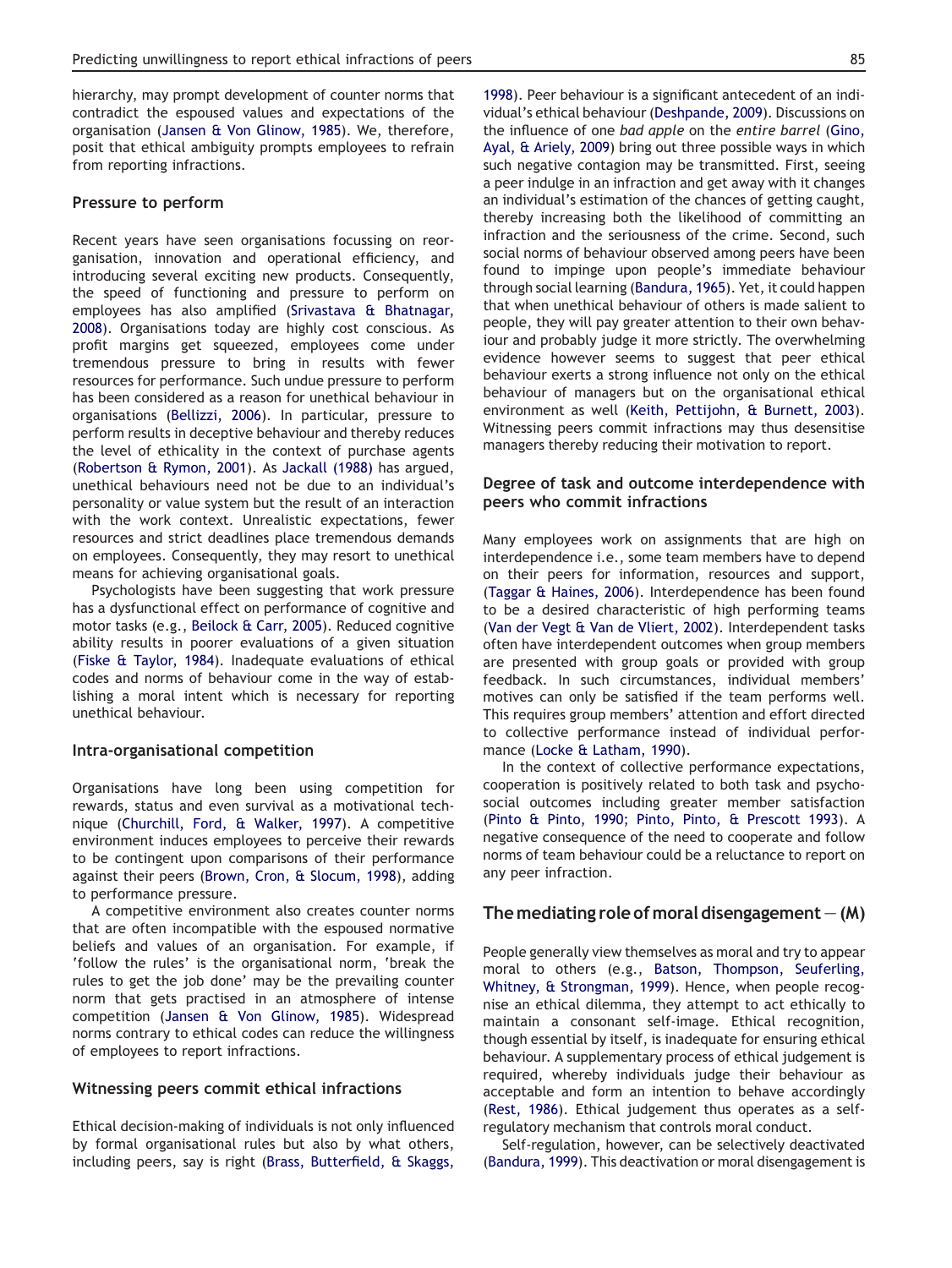done by convincing oneself that ethical standards do not apply in particular contexts ([Barsky, Islam, Zyphur, &](#page-7-0) [Johnson, 2006\)](#page-7-0). Such a deactivation enables otherwise ethical people to perform self-serving acts that have detrimental social effects. Perhaps selective activation and disengagement of moral control can explain why individuals take varied ethical stances depending on their circumstances.

# Mechanisms for moral disengagement

The disengagement of self-regulation happens through eight interrelated mechanisms: moral justification, euphemistic labelling, advantageous comparison, displacement of responsibility, diffusion of responsibility, disregarding or distortion of consequences, dehumanisation, and attribution of blame [\(Bandura, 2002](#page-7-0)). These mechanisms form three broad categories.

# Cognitive restructuring of harmful conduct

# Moral justification

Detrimental conduct is made acceptable by portraying it as social and moral. Dissonance created by unethical decisions is reduced by cognitively redefining it as beneficial to the organisation and necessary for survival in the job. A factory manager, for example, may justify dumping of untreated effluents into a nearby river by blaming the government for not offering concessions to factories that install expensive treatment facilities. Not investing in effluent treatment is justified because the additional financial burden of installing effluent treatment could potentially make the factory unviable, leading to closure and job losses.

# Euphemistic labelling

The use of sanitised language to describe an action so as to make it less revolting is called euphemistic labelling. For example, medical representatives term the giving of gifts to doctors to 'motivate' them to prescribe their brand of drugs as 'business development'. India has a huge population with diverse untreated diseases who have not yet been exposed to a wide array of biomedical drugs that most Western patients have. Multinational drug companies call this an 'Indian Advantage' to defend rampant and often illegal clinical trials of a wide variety of drugs.

# Advantageous comparison

When harmful conduct is made to look good in comparison with other actions, it is called advantageous comparison. For example, a sales manager may justify paying a bribe to effect a sale by first judging the option of non-payment as ineffective in getting the sale. Advantageous comparison with the actual or anticipated threat of a competitor selling an 'inferior product' further affirms the stand that the bribe benefits not just the seller but the buyer too.

# Minimising the role of the individual in perpetration of harm

#### Displacement of responsibility

Moral controls operate when one knows that the harm caused is attributable to oneself. Disengagement operates

to obscure or minimise personal agency in the harm. For example, when Global Trust Bank collapsed in 2003, its promoter and ex-chairman Ramesh Gelli refused to take the blame for the failure, claiming that he followed a hands-off management style wherein operational responsibility had been totally delegated to senior management (Business Standard, July 24, 2004). Obedience to authority has also been found to affect illegal intention, with managers reporting higher prospective offending when they are ordered to engage in misconduct by a supervisor. In such cases, individuals perceived the outcome of an illegal/ unethical act less negatively when it was ordered by a supervisor than when it was decided by themselves [\(Smith, Simpson, & Huang, 2007](#page-8-0)).

# Diffusion of responsibility

Division of labour [\(Kelman, 1973](#page-8-0)) wherein each person does a subpart of a project obscures personal agency and weakens the exercise of moral control. Group work increasingly used in organisations today has been found to be an ineffective means of achieving optimal results in subjective areas like business ethics ([O'Leary &](#page-8-0) [Pangemanan, 2007](#page-8-0)). Group decision-making, where everyone is responsible but no one is identifiable, facilitates moral disengagement. For example, in the aftermath of the Bhopal Gas Disaster of 1984, Union Carbide Corporation set out to diffuse responsibility for the accident with the argument that all the employees in the plant were Indians as the last American employee had left the site two years before the accident [\(Ungarala, 1998\)](#page-8-0).

# Reframing the consequences of action

#### Disregard or distortion of consequences

Another method of weakening moral control operates by disregarding or distorting the effects of one's actions. This is achieved by avoiding facing the harm caused or by minimising it. Organisations, with their hierarchical chain of command, remove individuals further from the consequences of their actions. Disengagement thus comes easily for intermediaries as they neither bear responsibility for the decision, nor carry them out and subsequently face the consequences. For example, UK's leading apparel manufacturer Primark snapped ties with three garment suppliers from Tirupur in June 2008 for alleged use of child labour. The Tirupur Exporters Association was quick in shifting the blame to the subcontractors for the lapse and even distorted the effects of their action as a gesture of 'helping out' children from refugee families with work ([Gurumurthy,](#page-8-0) [2008](#page-8-0)).

# Dehumanisation

The restraining effects of self-censure can be mitigated when the perpetrator of an unjust act views the receiver as a dehumanised object. Bureaucratisation, automation, urbanisation, high geographical mobility and power increase impersonality [\(Bandura, 1999](#page-7-0)). New forms of employment (e.g. part-time, freelance or contract work, temporary work and job sharing) contribute to dehumanisation and make the position of such workers generally precarious.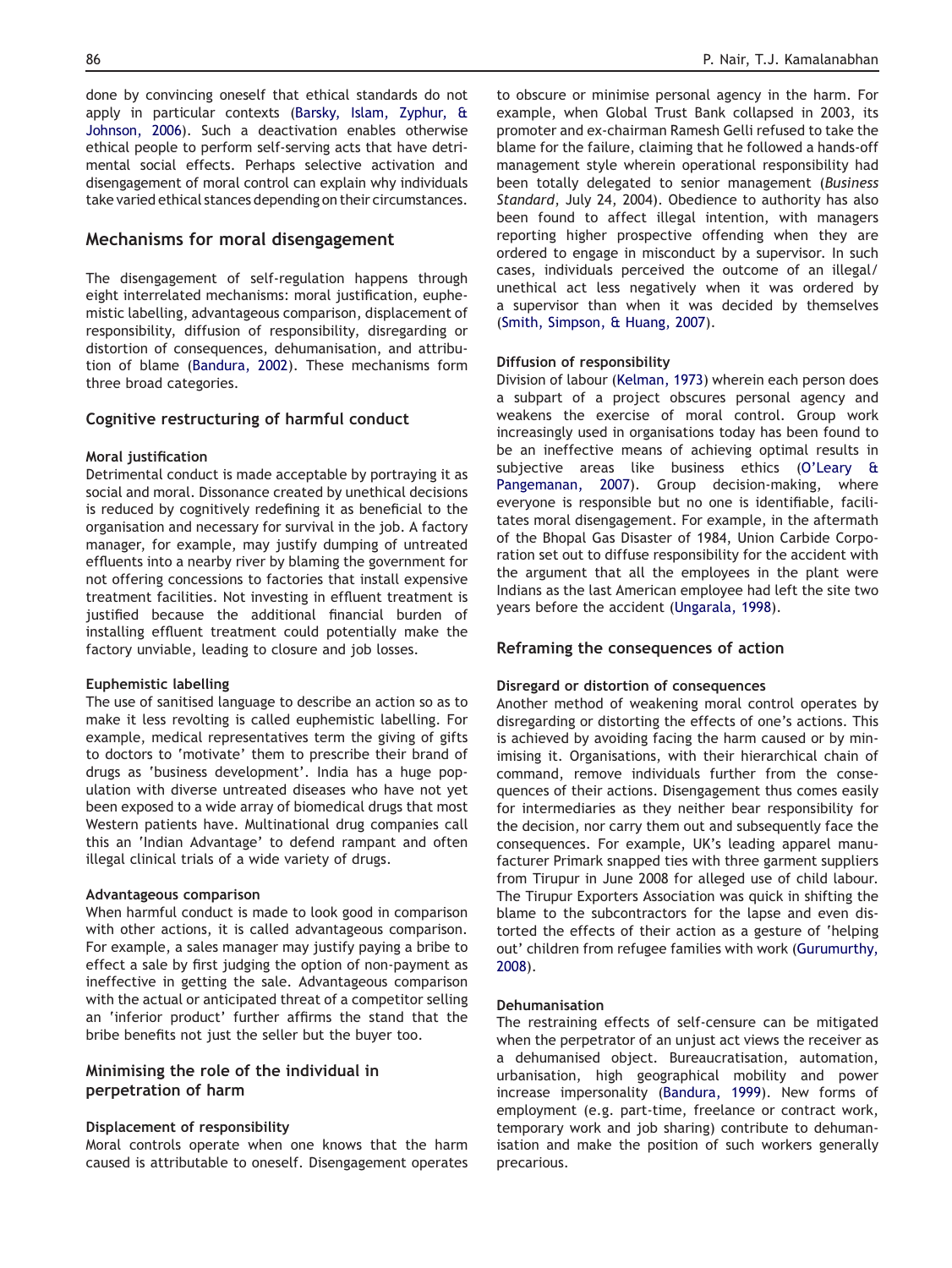#### Attribution of blame

Blaming one's adversaries or circumstances is another way of exonerating oneself of responsibility. Compelling circumstances or provocation from others is offered as an excuse for unethical behaviour, thereby circumventing personal volition. When the Italian company Graziano's CEO L K Chaudhury was murdered in Noida, India by dismissed employees in September 2008, the alleged employees defended their action as being the outcome of simmering discontent and disparity in the wages of permanent and temporary workers ([Roy, 2008\)](#page-8-0). Further, in a Bhopal Gas Tragedy report, Union Carbide claimed that the tragedy resulted when a disgruntled plant employee, apparently bent on spoiling a batch of methyl isocyanate, added water to the storage tank ([Browning, 1998\)](#page-7-0).

Moral disengagement is not a stable personality trait but a temporary state of mind. Since ethical orientations are socially learnt [\(Kohlberg, 1984\)](#page-8-0), there can be social and organisational factors that contribute to its development. Being unequivocally interactive in nature ([Bandura, 2002\)](#page-7-0), moral disengagement can be prompted by the organisational context variables detailed above. The uses of many of these mechanisms have been studied in psychological research, organisational behaviour research and to a limited extent in behavioural ethics research [\(Anand,](#page-7-0) [Ashford, & Joshi, 2005; Diener, 1977; Kelman, 1973;](#page-7-0) [Opotow, 1990; Staub, 1989\)](#page-7-0). Moral disengagement has been found to aid personnel in executing a death sentence ([Osofsky, Bandura, & Zimbardo, 2005\)](#page-8-0), partially explain illegal behaviour ([Young, Zhang, & Prybotuk, 2007](#page-9-0)), facilitate and perpetuate organisational corruption ([Moore,](#page-8-0) [2007](#page-8-0)), increase the propensity for unethical behaviour among students ([Detert et al., 2008](#page-7-0)), and act as a proximal antecedent of unethical behaviour in group decisionmaking situations [\(Barsky, 2008\)](#page-7-0). Hence we propose:

Proposition 1. Moral disengagement mediates the relationship between organisational antecedents and unwillingness to report infractions by peers.

# The moderating role of organisational cynicism and ethical empowerment  $-$  (Z)

A variable that may alter the impact of the predictor on the criterion is called a moderator. Ours is a moderated mediation model wherein the mediating process of moral disengagement that is responsible for producing the effect of organisational antecedents on unwillingness to report, should be different for employees differing in organisational cynicism and ethical empowerment.

# Organisational cynicism

The global meltdown affecting every kind of industry has altered employee-employer relations. Organisational attempts at 'rightsizing' and 'cost restructuring' have made employees increasingly cynical, believing that principles of honesty, fairness, and sincerity are being sacrificed to further the self-interests of leaders ([Abraham, 2000\)](#page-7-0). Organisational cynicism is a negative attitude toward the organisation. This attitude comprises (a) a belief that the organisation lacks integrity, (b) negative feelings toward the organisation, and (c) tendencies of disapproval and critical behaviour toward the organisation consistent with the above belief and feelings [\(Dean, Brandes, &](#page-7-0) [Dharwadkar, 1998\)](#page-7-0).

Cynical employees are more likely to perceive inconsistencies between organisational goals and practices and for this reason doubt the integrity of their organisation. Yet, unlike highly committed employees, they are less likely to proactively raise these questions as this would create a cognitive dissonance between their attitude and behaviour. People who question the integrity of their organisation hardly need to be personally committed to it. A cynical employee therefore believes that his/her organisation is unscrupulous and self-serving and hence engages him- or herself in disengagement.

We expect organisational cynicism to enhance the relationship between organisational antecedents and unwillingness to report infractions, augment the relationship between organisational antecedents and moral disengagement, and finally decrease the inclination of a disengaged employee to report peer infractions. We therefore suggest:

Proposition 2. Organisational cynicism moderates the relationship between organisational antecedents and unwillingness to report infractions by peers via moral disengagement. Specifically, higher levels of organisational cynicism strengthen the relationship between moral disengagement and unwillingness to report infractions of peers.

#### Ethical empowerment

The Merriam-Webster Dictionary defines empowerment as a process of enabling, giving official authority, and helping self-actualisation. As a general definition, ethical empowerment is a multi-dimensional process that helps employees gain control over their decisions and act in alignment with ethical codes. It is a process that fosters power (i.e. the capacity to implement the ethical code) on employees, by enabling them to act ethically on issues that they define as important. Three components of our definition are basic to the understanding of ethical empowerment. First, it is a multi-dimensional process. It is multi-dimensional because it occurs within the formal structure and the informal culture of the organisation. While the provisions and mechanism of the ethical code form its superstructure, the prevailing ethical climate offers the support system. Second, it is a social process because it occurs in relationship to peers and superiors. Finally, it is a process that develops as the organisation implements its code in letter and spirit. Ethical empowerment is achievable when the ethical codes are effectively communicated to employees, modelled by leaders and become part of the organisational culture. Hence, it progresses through three levels: (a) creating awareness of the ethical codes by dissemination, (b) making employees knowledgeable by putting them through education, training, and role modelling, and (c) supporting ethical choices through an organisational ethical culture. Ethical principles, codes and training cannot anticipate most ethical dilemmas that employees face. They can, however, provide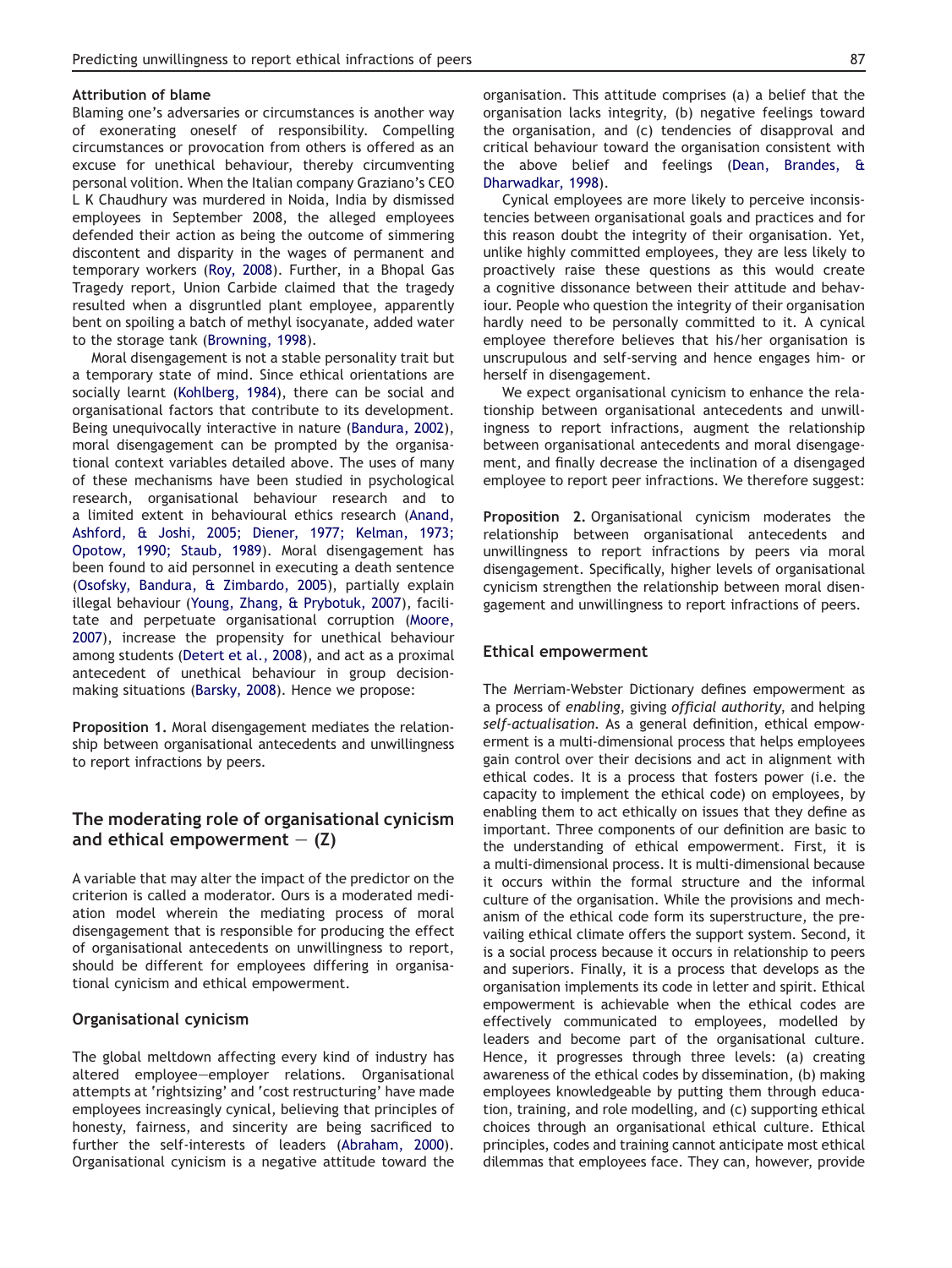<span id="page-7-0"></span>processes for ethical decision-making (Christensen & Kohls, 2003). Empowerment can offer an alternative to traditional prescriptive mechanisms of control.

Ethically empowered employees would be better able to report infractions for they know that the organisation would support their actions even in the wake of having an unsupportive boss. On account of their deeper understanding and internalisation of the organisation's ethical codes, they would be able to better withstand the peer and work pressure without succumbing to shortcuts to achieve their targets.

We expect ethical empowerment to weaken the relationship between organisational antecedents and unwillingness to report infractions, reduce the relationship between organisational antecedents and moral disengagement, and finally increase the inclination to report peer infractions. Hence we suggest:

Proposition 3. Ethical empowerment moderates the relationship between organisational antecedents and unwillingness to report infractions by peers via moral disengagement. Specifically, higher levels of ethical empowerment weaken the relationship between moral disengagement and unwillingness to report infractions of peers.

# Conclusion

In our view, unwillingness to report peer infractions is caused by several organisational factors and their impact is moderated by cynicism and empowerment. Moral self-regulation or the capacity to exercise some measure of control over one's thought and actions, when deactivated, translates the effects of these organisational factors into organisationally detrimental behaviour such as not reporting peer infractions when the ethical codes require one to do so. The extent to which employees are ethically empowered as well as their cynical attitudes towards the organisation impact the operation of moral disengagement thereby making way for the moderated mediation model of peer reporting, presented in this paper. A moderated mediation model not only offers the prospect of identifying cynicism among managers as an attitude that aggravates the impact of moral disengagement but more importantly suggests a solution in the form of ethical empowerment which can diminish its influence.

# References

- Abraham, R. (2000). Organizational cynicism: bases and consequences. Generic, Social and Psychological Monographs, 126(3), 269-292.
- Anand, V. B., Ashforth, E., & Joshi, M. (2005). Business as usual: the acceptance and perpetuation of corruption in organizations. Academy of Management Executive, 18, 39-53.
- Bandura, A. (1965). Influence of models' reinforcement contingencies on the acquisition of imitative responses. Journal of Personality and Social Psychology, 1(6), 589-595.
- Bandura, A. (1986). Social foundations of thought and action: A social cognitive theory. Englewood Cliffs, New Jersey: Prentice-Hall.
- Bandura, A. (1999). Moral disengagement in the preparation of inhumanities. Personal and Social Psychology Review, 3,  $193 - 209.$
- Bandura, A. (2002). Selective moral disengagement in the exercise of moral agency. Journal of Moral Education,  $31(2)$ ,  $101-119$ .
- Bandura, A., Barbaranelli, C., Caprara, G., & Pastorelli, C. (1996). Mechanisms of moral disengagement in the exercise of moral agency. Journal of Personality and Social Psychology, 71,  $364 - 374$ .
- Barsky, A. (2008). Understanding the ethical cost of organizational goal-setting: a review and theory development. Journal of Business Ethics,  $81(1)$ ,  $63-81$ .
- Barsky, A., Islam, G., Zyphur, M., & Johnson, E. (2006). Investigating the effects of moral disengagement and participation on unethical work behavior. In: Paper presented and published at the 11th annual conference of the Brazilian Academy of Management (Encamped), Salvador, Brazil.
- Bates, S. (2004, August 12). Poll: HR professionals have deep concerns about forced ranking. HR News, .
- Batson, C. D., Thompson, E. R., Seuferling, G., Whitney, H., & Strongman, J. (1999). Moral hypocrisy: appearing moral to oneself without being so. Journal of Personality and Social Psychology, 77, 525-537.
- Becker, T. (1998). Integrity in organizations: beyond honesty and conscientiousness. Academy of Management Review, 23(1),  $154 - 161.$
- Beilock, S. L., & Carr, T. H. (2005). When high-powered people fail: working memory and ''choking under pressure'' in math. Psychological Science, 16, 101-105.
- Bellizzi, J. (2006). Disciplining top-performing unethical salespeople: examining the moderating effects of ethical seriousness and consequences. Psychology and Marketing, 23(2), 181-201.
- Brass, D. J., Butterfield, K. D., & Skaggs, B. C. (1998). Relationships and unethical behavior: a social network perspective. Academy of Management Review,  $23(1)$ ,  $14-31$ .
- Brown, S. P., Cron, W. L., & Slocum, J. W., Jr. (1998). Effects of trait competitiveness and perceived intraorganizational competition on salesperson goal setting and performance. Journal of Marketing, 62(4), 88.
- Browning, J. B. (1998). Union carbide: Disaster at Bhopal. Retrieved from. <http://www.bhopal.com/> (accessed on 23.03.09.).
- Christensen, S. L., & Kohls, J. (2003). Ethical decision making in times of organizational crisis: a framework for analysis. Business Society, 42, 328-358.
- Churchill, G. A., Jr., Ford, N. M., & Walker, O. C., Jr. (1997). Sales force management. Chicago, IL: Richard D. Irwin.
- Davis, A. L., & Rothstein, H. R. (2006). The effects of the perceived behavioral integrity of managers on employee attitudes: a meta-analysis. Journal of Business Ethics, 67, 407-419.
- Dean, J. W., Brandes, P., & Dharwadkar, R. (1998). Organizational cynicism. Academy of Management Review, 23(2), 341-352.
- Deshpande, S. (2009). A study of ethical decision making by physicians and nurses in hospitals. Journal of Business Ethics,  $90(3)$ , 387-397.
- Detert, J. R., Trevino, L. K., & Sweitzer, V. L. (2008). Moral disengagement in ethical decision making: a study of antecedents and outcomes. Journal of Applied Psychology, 93(2), 374-391.
- Diener, E. (1977). Deindividuation: causes and consequences. Social Behavior and Personality, 5, 143-156.
- Dubinsky, A. J., & Gwin, J. M. (1981). Business ethics: buyers and sellers. Journal of Purchasing and Materials Management, 17,  $9 - 16.$
- Dukerich, J. M., Nichols, M. L., Elm, D. R., & Vollrath, D. A. (1990). Moral reasoning in groups: leaders make a difference. Human Relations,  $43(5)$ ,  $473-493$ .
- Elankumaran, S., Seal, R., & Hashmi, A. (2005). Transcending transformation: enlightening endeavors at Tata steel. Journal of Business Ethics,  $59(1-2)$ , 109-119.
- Feiner, M. (2004). The Feiner points of leadership. New York, NY: Warner Business Books.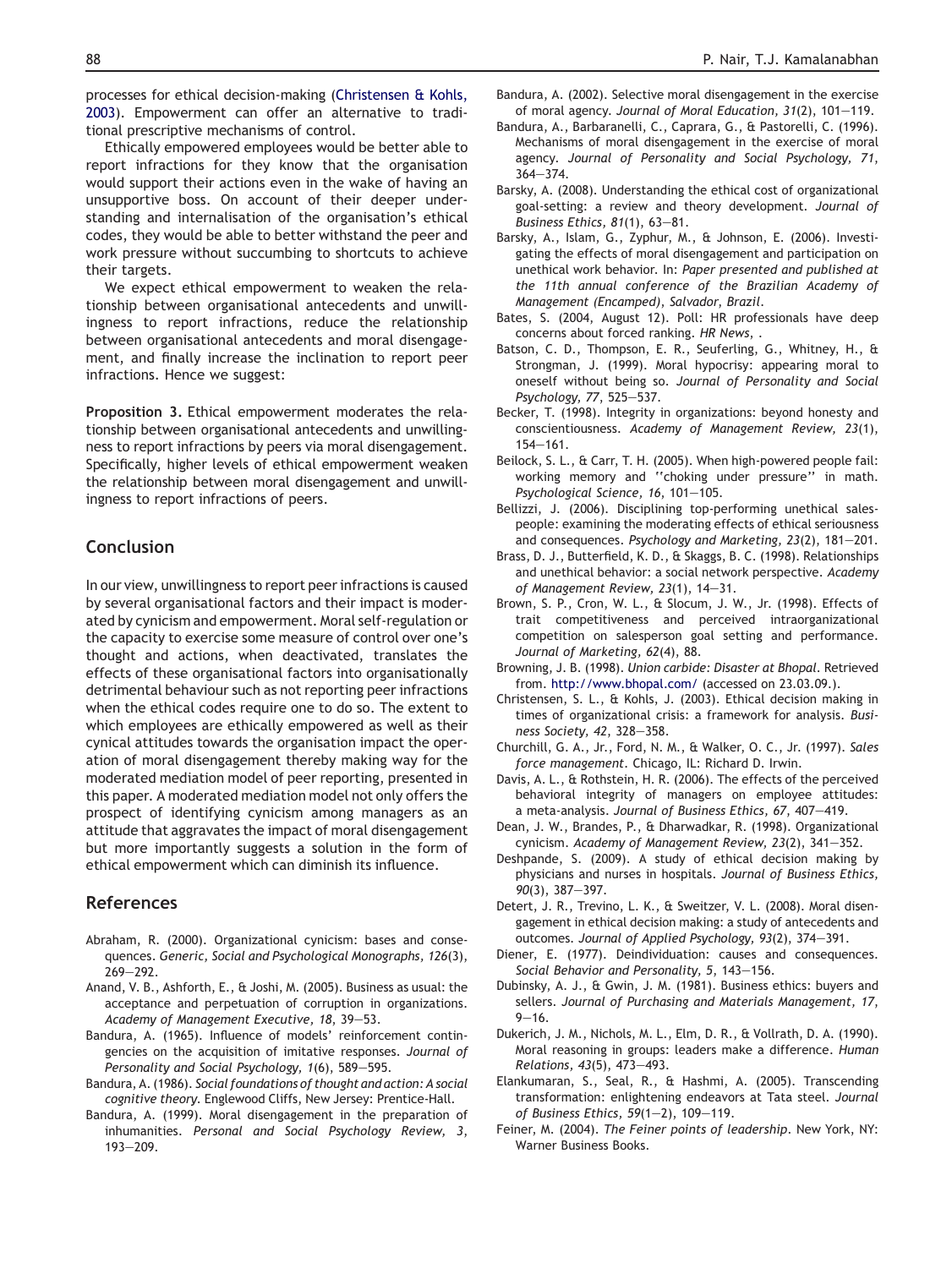- <span id="page-8-0"></span>Fiske, S. T., & Taylor, S. E. (1984). Social cognition. New York: Random House.
- Gary, L. (1990). The controversial practice of forced ranking. Harvard Business Update, 6, 3-4.
- Giacalone, R. A. (2004). A transcendent business education for the 21st century. Academy of Management Learning and Education,  $3(4)$ ,  $415-420$ .
- Gino, F., Ayal, S., & Ariely, D. (2009). Contagion and differentiation in unethical behavior. The effect of 'One Bad Apple on the Barrel'. Psychological Science, 20(3), 393-398.
- Grote, D. (2005). Forced ranking: Making performance management work. Harvard Business School Press.
- Gurumurthy, G. (2008, June 19th). Primark action puts Tirupur exporters on the defensive. BusinessLine.
- Hunt, S. D., & Vitell, S. (1986). A general theory of marketing ethics. Journal of Macro-Marketing, 8, 5-16.

Jackall, R. (1988). Moral mazes. New York: Oxford University Press.

- Jansen, E., & Von Glinow, M. A. (1985). Ethical ambience and organizational reward systems. Academy of Management Review, 10(4), 814-822.
- Johnson, J. L., & O'Leary-Kelly, A. M. (2003). \_The effects of psychological contract breach and organizational cynicism: not all social exchange violations are created equal. Journal of Organizational Behavior, 24, 627-647.
- Jones, T. (1991). Ethical decision making by individuals in organizations: an issue contingent model. Academy of Management Review, 16(2), 366-395.
- Keith, N. K., Pettijohn, C. E., & Burnett, M. S. (2003). Journal of Business Ethics,  $48(3)$ ,  $251-265$ .
- Kelman, H. C. (1973). Violence without moral restraint: reflections on the dehumanization of victims and victimizers. Journal of Social Issues,  $29.25 - 61.$
- Kochan, T. (2002). Addressing the crisis in confidence in corporations: root causes, victims, and strategies for reform. Academy of Management Executive, 16(3), 139-141.
- Kohlberg, L. (1976). Moral stages and moralization: the cognitivedevelopmental approach. In T. Lickona (Ed.), Moral development and behavior: Theory, research, and social issues (pp. 31-53). New York: Holt, Rinehart and Winston.
- Kohlberg, L. (1984). Essays on moral development. The psychology of moral development. New York: Harper & Row.
- Laczniak, G. R., & Murphy, P. E. (1991). Fostering ethical marketing decisions. Journal of Business Ethics, 10(4), 259-271.
- Lagan, A. (2006). When good people do bad things. Intheblack, 76(7), 75, Retrieved from ABI/INFORM Global.
- Levine, C. G. (1979). Stage acquisition and stage use: an appraisal of stage displacement explanations of variation in moral reasoning. Human Development, 22, 145-164.
- Locke, E. A., & Latham, G. P. (1990). A theory of goal setting and task performance. Englewood Cliffs, NJ: Prentice-Hall.
- Miesler, A. (2003, July). The ethics of forced ranking. Workforce, 14. Retrieved from. [http://www.workforce.com/archive/](http://www.workforce.com/archive/feature/23/47/39/234741.php) [feature/23/47/39/234741.php](http://www.workforce.com/archive/feature/23/47/39/234741.php).
- Moore, C. (2007). Moral disengagement in processes of organizational corruption. Journal of Business Ethics, 80, ,129-139. doi: 10.1007/s10551-007-9447-8.
- O'Fallon, M. J., & Butterfield, K. D. (2005). A review of the empirical ethical decision-making literature: 1996-2003. Journal of Business Ethics, 59(4), 375-413.
- O'Leary, C., & Pangemanan, G. V. (2007). The effect of group work on ethical decision-making of accountancy students. Journal of Business Ethics, 75(3), 215-228.
- Opotow, S. (1990). Moral exclusion and injustice: an introduction. Journal of Social Issues,  $46(1)$ ,  $1-20$ .
- Osofsky, M. J., Bandura, A., & Zimbardo, P. G. (2005). The role of moral disengagement in the execution process. Law and Human Behavior, 29(4), 371-393.
- Pinto, M. B., & Pinto, J. K. (1990). Project team communication and cross-functional cooperation in new program development. Journal of Product Innovation Management, 7, 200-212.
- Pinto, M. B., Pinto, J. K., & Prescott, J. E. (1993). Antecedents and consequences of project team cross-functional cooperation. Management Science, 39, 1281-1297.
- Rest, J. R. (1986). Moral development: Advances in research and theory. New York, NY: Praeger Publishers.
- Robertson, D., & Rymon, T. (2001). Purchasing agents' deceptive behavior, a randomized response technique study. Business Ethics Quarterly,  $11(3)$ ,  $455-479$ .
- Rogers, C. R., & Skinner, B. F. (1956). Some issues concerning the control of human behavior. Science, 124(3231), 1057-1066.
- Roy, S. (2008, September 25th). CEO murder result of yearlong tussle. Hindustan Times. Retrieved from. [http://www.hindustantimes.](http://www.hindustantimes.com/StoryPage/StoryPage.aspx?id%3D0063fd83-c7ba-4d59-9778-58699648f103) [com/StoryPage/StoryPage.aspx?id](http://www.hindustantimes.com/StoryPage/StoryPage.aspx?id%3D0063fd83-c7ba-4d59-9778-58699648f103)=0063fd83-c7ba-4d59-9778-[58699648f103](http://www.hindustantimes.com/StoryPage/StoryPage.aspx?id%3D0063fd83-c7ba-4d59-9778-58699648f103) (accessed 27.04.09.).
- Schwepker, C. H., Jr. (2001). Ethical climate's relationship to job satisfaction, organizational commitment, and turnover intention in the salesforce. Journal of Business Research, 54, 39-52.
- Shaw, C. (2002). Fighting fraud: a new European study suggests fraud is wide-spread. CMA Management. Find Articles.com.10 Mar, 2010. [http://findarticles.com/p/articles/mi\\_hb6419/is\\_4\\_](http://findarticles.com/p/articles/mi_hb6419/is_4_76/ai_n28919056) [76/ai\\_n28919056.](http://findarticles.com/p/articles/mi_hb6419/is_4_76/ai_n28919056)
- Simons, T. (2002). Behavioral integrity: the perceived alignment between managers' words and deeds as a research focus. Organization Science,  $13(1)$ ,  $18-35$ .
- Smith, N. C., Simpson, S. S., & Huang, C. Y. (2007). Why managers fail to do the right thing: an empirical study of unethical and illegal conduct. Business Ethics Quarterly, 17(4), 633-667.
- Srivastava, P., & Bhatnagar, J. (2008). Talent acquisition due diligence leading to high employee engagement: case of Motorola India MDB. Industrial and Commercial Training. Guilsborough, 40(5), 253-260.
- Staub, E. (1989). The roots of evil: The origins of genocide and other group violence. New York: Cambridge University Press.
- Stevens, B. (1999). Communicating ethical values: a study of employee perceptions. Journal of Business Ethics, 20(2), 113-120.
- Taggar, S., & Haines, V. (2006). I need you, you need me. Journal of Managerial Psychology, 21(3), 211-230.
- Tang, T. L. P., Chen, Y. J., & Sutarso, T. (2007). Bad apples in bad (business) barrels. The love of money, Machiavellianism, risk tolerance, and unethical behavior. Management Decision,  $46(2)$ , 243-263.
- Tang, T. L. P., & Chiu, R. K. (2003). Income, money ethic, pay satisfaction, commitment, and unethical behavior: is the love of money the root of evil for Hong Kong employees? Journal of Business Ethics,  $46(1)$ ,  $13-30$ .
- TeamLease "Ethics in workplace" survey. (2008). BusinessLine. Chennai, July 31.
- Trevino, L. K. (1986). Ethical decision making in organizations: a person-situation interactionist model. Academy of Management Review, 11(3), 601-617.
- Trevino, L. K. (1990). A cultural perspective on changing and developing organizational ethics. Research in Organizational Change and Development, 4, 195-230.
- Ungarala, P. (1998). Final paper HU 521/Dale sullivan 5/19/98. Retrieved from. [http://www.hu.mtu.edu/hu\\_dept/tc@mtu/](http://www.hu.mtu.edu/hu_dept/tc@mtu/papers/bhopal.htm) [papers/bhopal.htm](http://www.hu.mtu.edu/hu_dept/tc@mtu/papers/bhopal.htm) (accessed 20.03.09.).
- Van der Vegt, G., & Van de Vliert, E. (2002). Intragroup interdependence and effectiveness: review and proposed directions for theory and practice. Journal of Managerial Psychology, 17, 50-68.
- Victor, B., & Cullen, J. (1988). The organizational bases of ethical work climates. Administrative Science Quarterly, 33(1),  $101 - 135.$
- Victor, B., Trevino, L., & Shapiro, D. (1993). Peer reporting of unethical behavior: the influence of justice expectations and social context factors. Journal of Business Ethics, 12, 253-263.